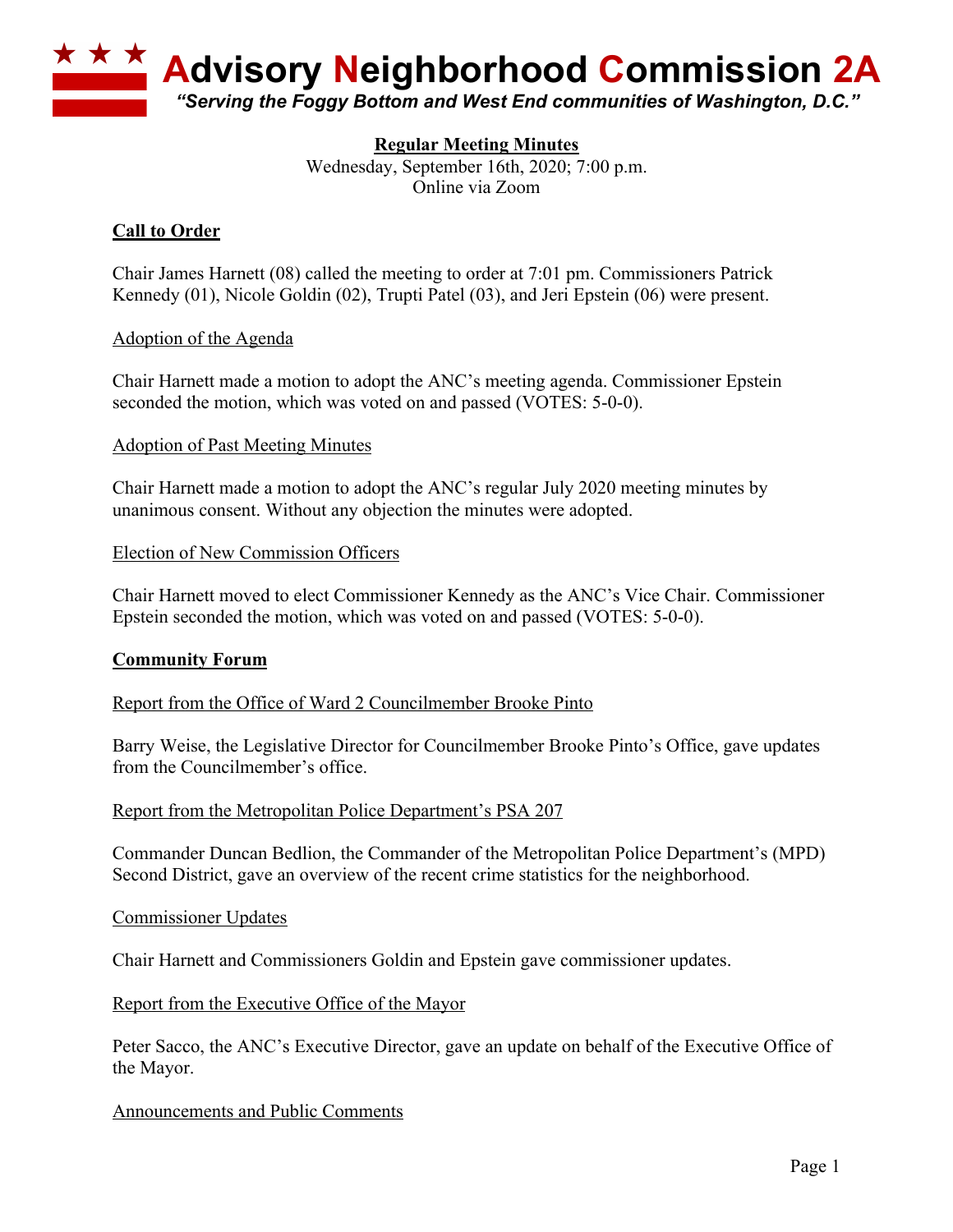Barbara Kahlow, the Secretary-Treasurer of the West End Citizens Association (WECA); Inez Saki-Tay, a Community Outreach Specialist and Account Manager for the Department of Consumer and Regulatory Affairs (DCRA); Tsjenna Daley, an Account Manager for DCRA; Sean Sullivan, a Senior Project Manager for Boston Properties; and several local residents gave announcements and public comments.

## **General Agenda**

Presentation by the District Department of Transportation and Consideration of a Resolution Regarding the Pennsylvania Avenue NW Streetscape Project

Chair Harnett made a motion to adopt a proposed resolution regarding the matter. Commissioner Goldin seconded the motion, which was voted on and passed (VOTES: 5-0-0). The resolution reads as follows:

WHEREAS, the District Department of Transportation (DDOT) is moving forward on evaluating and designing the Pennsylvania Avenue West Streetscape Project between 17th Street NW and Washington Circle, after holding a public meeting on June 14th, 2019, seeking comment on 30 percent designs in the summer of 2019, and is now seeking comment from the public on preliminary 65 percent designs, and

WHEREAS, ANC 2A cannot wait until 2022 for safer conditions on Pennsylvania Avenue West and supports the immediate implementation of a road diet, protected bike lanes, and pedestrian elements of the Pennsylvania Avenue West Streetscape Project plan.

THEREFORE, BE IT RESOLVED that ANC 2A supports the objectives of the Pennsylvania Avenue West Streetscape, which are:

- 1. Enhancing the monumental corridor,
- 2. Introducing dedicated multimodal amenities like protected bike lanes,
- 3. Improving the pedestrian experience,
- 4. Safely connecting destinations and neighborhoods for all users, and
- 5. Enhancing sustainability through the introduction of green infrastructure.

BE IT FURTHER RESOLVED that ANC 2A supports DDOT immediately implementing temporary measures through a Notice of Intent (NOI) that would create the roadway conditions and protected bike facilities called for under the Pennsylvania Avenue West Streetscape Project until the permanent project is ready to move forward with construction, made more urgent by the deaths of Thomas Dwight Spriggs and Jesus Antonio Llanes-Datil, who were killed along this corridor in July 2019 when a vehicle traveling at high speed fatally struck them.

BE IT FURTHER RESOLVED that ANC 2A thanks DDOT for increasing the width of the permanent separated bike lanes by one foot, to seven feet, to allow for greater passing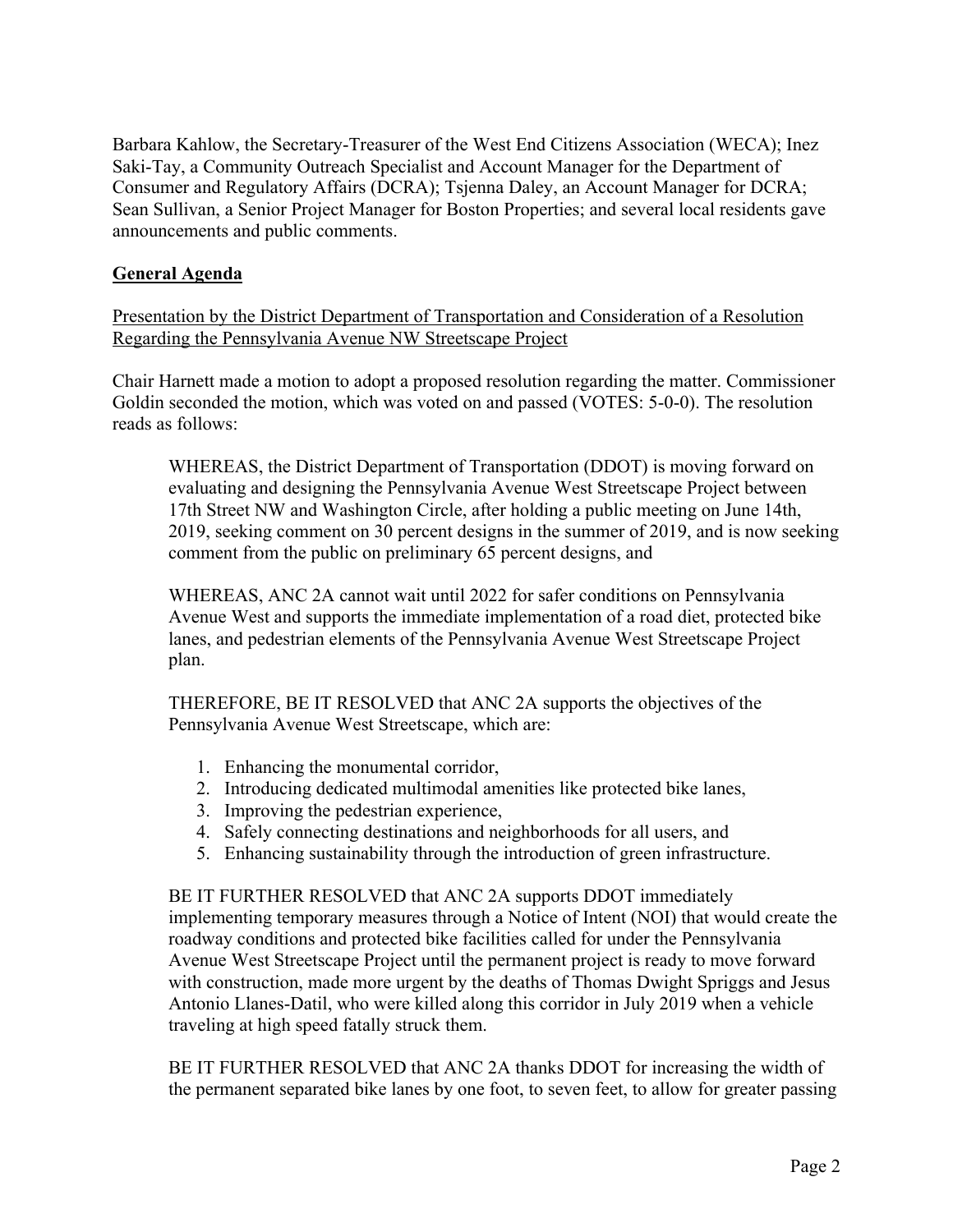width and enabling the use of Department of Public Works (DPW) clearing equipment to clear away snow and debris, as called for in an ANC 2A resolution from July 2019.

BE IT FURTHER RESOLVED that ANC 2A thanks DDOT for leveling the proposed protected bike lane with the surrounding treescape and sidewalk in some of the blocks of this design, as doing so makes passing others on bicycles safer.

BE IT FURTHER RESOLVED that ANC 2A supports designating any remaining onstreet parking as commercial and rideshare loading spaces.

BE IT FURTHER RESOLVED that ANC 2A requests and expects that DDOT will be timely, transparent, and accountable to the community concerning issues that could cause delay or alteration of the project.

### Discussion and Consideration of a Resolution Regarding Snows Court Businesses

Commissioner Patel made a motion to adopt a proposed resolution regarding the matter. Chair Harnett seconded the motion, which was voted on and passed (VOTES: 5-0-0). The resolution read as follows:

WHEREAS, Initiative 71, which was passed by ballot referendum in 2015, is cited as the "Legalization of Possession of Minimal Amounts of Marijuana for Personal Use Act of 2014." The ballot initiative legalized the recreational use of cannabis,

WHEREAS, since the adoption of this ballot initiative, the Mayor and the DC Council have yet to address loopholes that permit businesses to operate without a Department of Consumer and Regulatory Affairs (DCRA) business license,

WHEREAS, one such loophole that was created is that law enforcement no longer has the authority to intervene when illegal cannabis businesses become bad actors in the community,

WHEREAS, another loophole is that DCRA cannot fine or regulate an illegal cannabis business if there has been no license issued, as you cannot take away a business license from a business that does not have one,

WHEREAS, on Snows Court NW in Foggy Bottom, a business that conducts the sale of cannabis in a historic district in a residentially zoned area has been operating throughout the pandemic and has been presenting a unique challenge to residents who live in an area that is not designed for this sort of business activity, and

WHEREAS, after numerous community complaints and a community walk-through with staff of Councilmember Brooke Pinto and Mayor Muriel Bowser's offices, the ANC was recommended to submit a resolution to the DC Council detailing the challenges that led to cannabis businesses operating without a DCRA business license so that the DC Council may consider and take up legislation to end the practices that permit such behavior.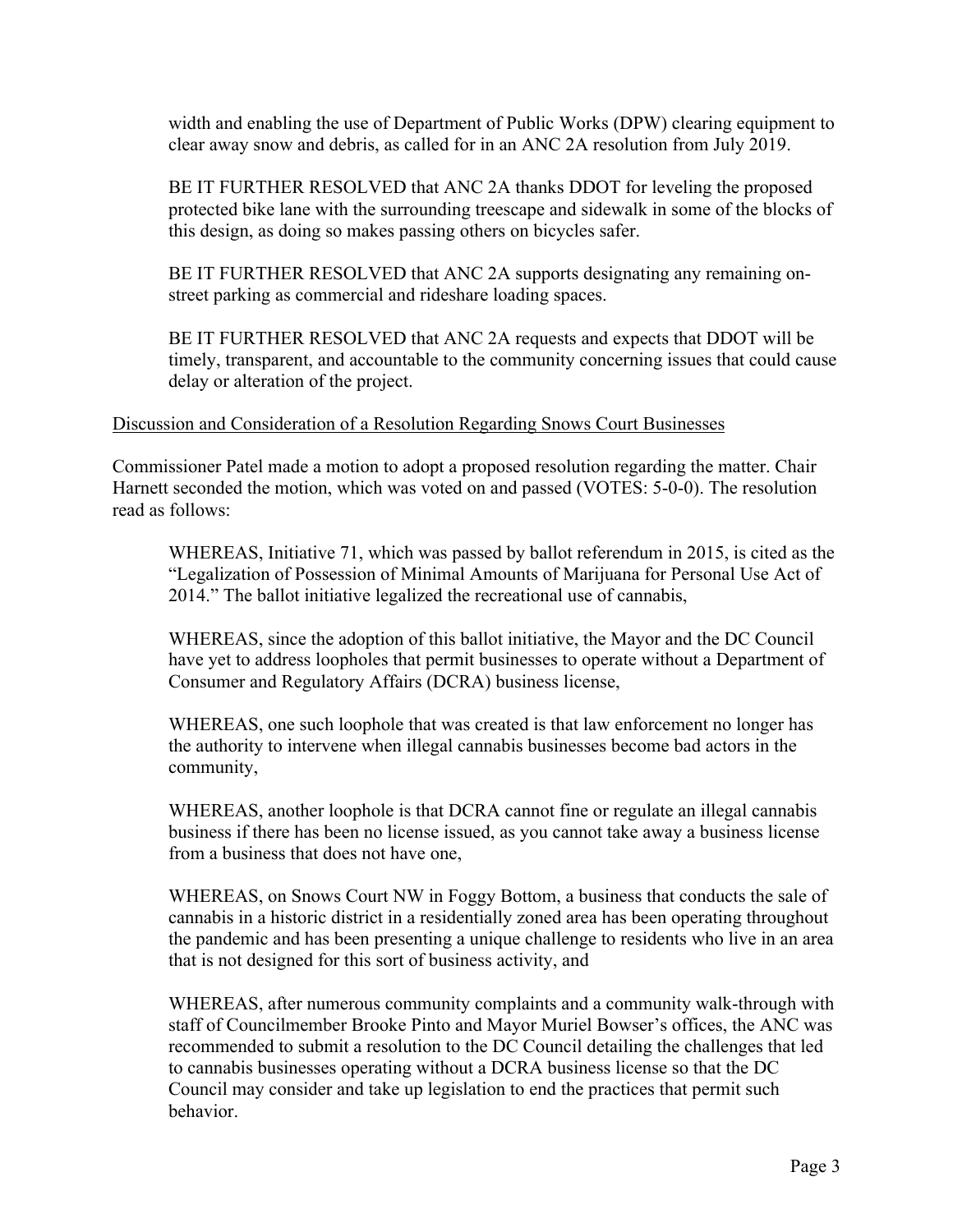THEREFORE, BE IT RESOLVED that ANC 2A encourages Councilmember Pinto to propose legislation that directs DCRA to design and provide the mandatory guidelines and policies that:

- 1. Provide clear guidance to community stakeholders when DCRA and law enforcement can intervene when violations occur,
- 2. Distribute the rules and regulations to employees and require written agreement of acceptable business practices, and
- 3. Require adherence to business practices that do not violate the rights of surrounding residents.

BE IT FURTHER RESOLVED that ANC 2A strongly urges the DC Council and the Mayor to propose legislation that provides clear guidance and enforcement for issues surrounding Initiative 71.

# **Matters Before the State Health Planning and Development Agency**

Certificate of Need Application by Capitol SC to Operate an Ambulatory Surgical Facility at 2121 K Street NW

Commissioner Goldin made a motion to adopt a proposed resolution regarding the matter. Chair Harnett seconded the motion, which was voted on and passed (VOTES: 5-0-0). The resolution reads as follows:

ANC 2A supports Capitol SC's Certificate of Need application to operate an ambulatory surgical facility at 2121 K Street NW.

# **Matters Before the Department of Consumer and Regulatory Affairs**

Consideration of a Resolution Regarding Boston Properties' Request for an Extension of their After-Hours Permit as Part of the 2100 Pennsylvania Avenue NW Construction Project

Chair Harnett made a motion to adopt a proposed resolution regarding the matter. Commissioner Kennedy seconded the motion, which was voted on and passed (VOTES: 4-0-0). The resolution reads as follows:

ANC 2A supports Boston Properties' request for an extension of their after-hours permit until October 31st, 2020 as part of the 2100 Pennsylvania Avenue NW construction project. The ANC also supports Boston Properties' request to work on Indigenous Peoples' Day on October 12th, 2020 as part of the project.

## **Matters Before the Alcoholic Beverage Regulation Administration**

Flavors of India / Marshall's Bar – Application for a Substantial Change to the Establishment's Retailer's Class "C" Tavern License at 2524 L Street NW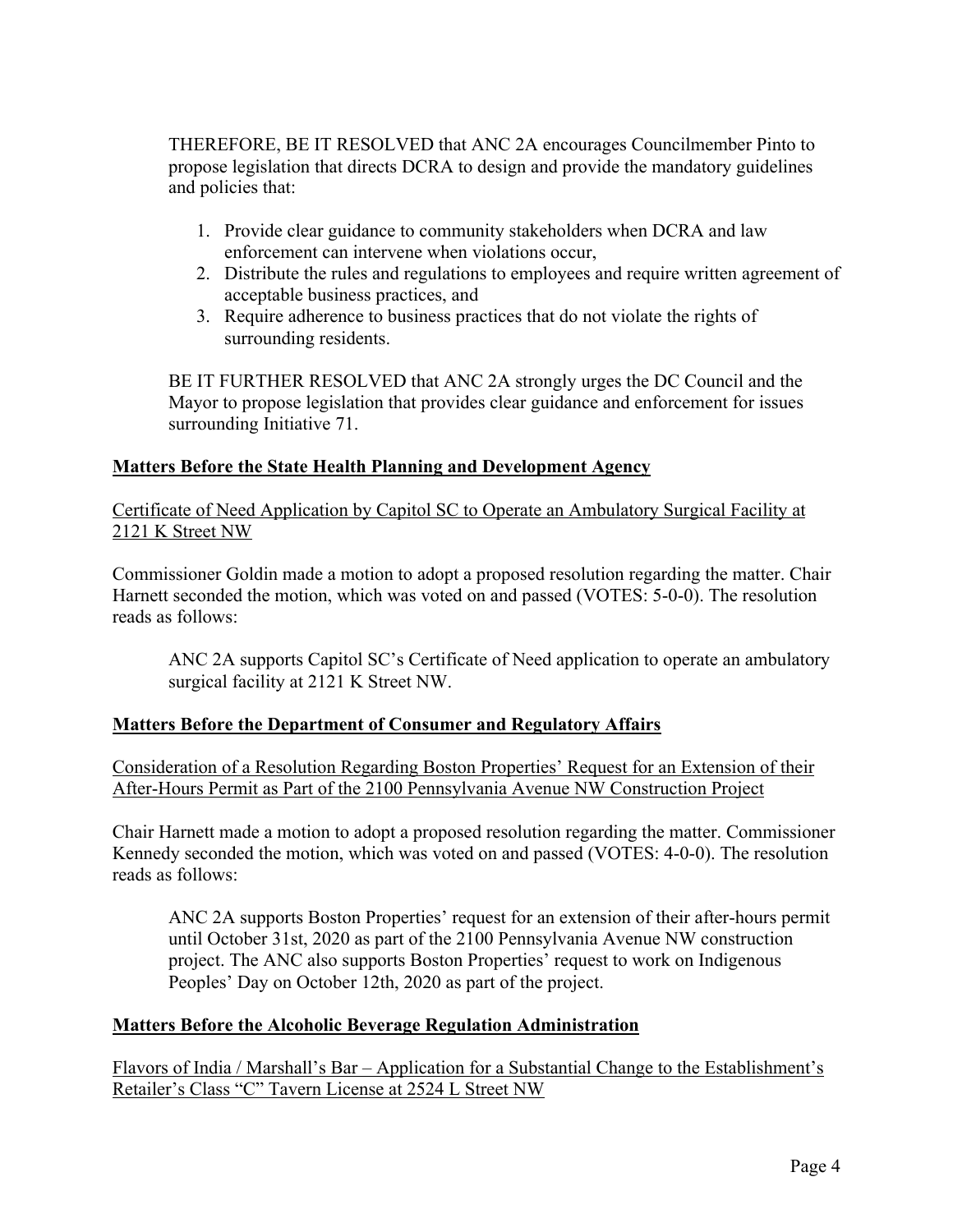*The commission did not take any action regarding this matter.*

Homeslyce – Application for a Substantial Change to the Establishment's Retailer's Class "C" Restaurant License at 2121 K Street NW

*The commission did not take any action regarding this matter.*

## **Matters Before the Board of Zoning Adjustment**

Board of Zoning Adjustment Application by 2100 M Street Property Owner LLC for a Special Exception from the Penthouse Setback Requirements and for Variances from the Setback Requirement, from the Closed Court Area Requirements, and from the Loading Berths Requirements, to Renovate and Expand an Existing 11-Story Office and Retail Building at 2100 M Street NW

Commissioner Epstein made a motion to adopt a proposed resolution regarding the Board of Zoning Adjustment application for 2100 M Street NW. Commissioner Patel seconded the motion, which was voted on and passed (VOTES: 4-0-0). The resolution reads as follows:

ANC 2A supports 2100 M Street Property Owner LLC's Board of Zoning Adjustment application for a special exception from the penthouse setback requirements and for variances from the setback requirement, from the closed court area requirements, and from the loading berths requirements, to renovate and expand an existing 11-story office and retail building at 2100 M Street NW.

Commissioner Epstein made a motion to adopt a proposed resolution regarding the public space application for 2100 M Street NW. Commissioner Kennedy seconded the motion, which was voted on and passed (VOTES: 4-0-0). The resolution reads as follows:

ANC 2A supports 2100 M Street Property Owner LLC's public space application for streetscape improvements at 2100 M Street NW based on the understanding that the midblock crosswalk on the 1100 block of 21st Street NW will remain.

### **Matters Before the Public Space Committee**

Public Space Application by Founding Farmers DC for a New, Un-Enclosed Sidewalk Cafe with 24 Tables and 86 Seats at 1924 Pennsylvania Avenue NW

Chair Harnett made a motion to adopt a proposed resolution regarding the matter. Commissioner Epstein seconded the motion, which was voted on and passed (VOTES: 4-0-0). The resolution reads as follows:

ANC 2A supports Founding Farmers DC's public space application for a new, unenclosed sidewalk cafe at 1924 Pennsylvania Avenue NW.

## **Adjournment**